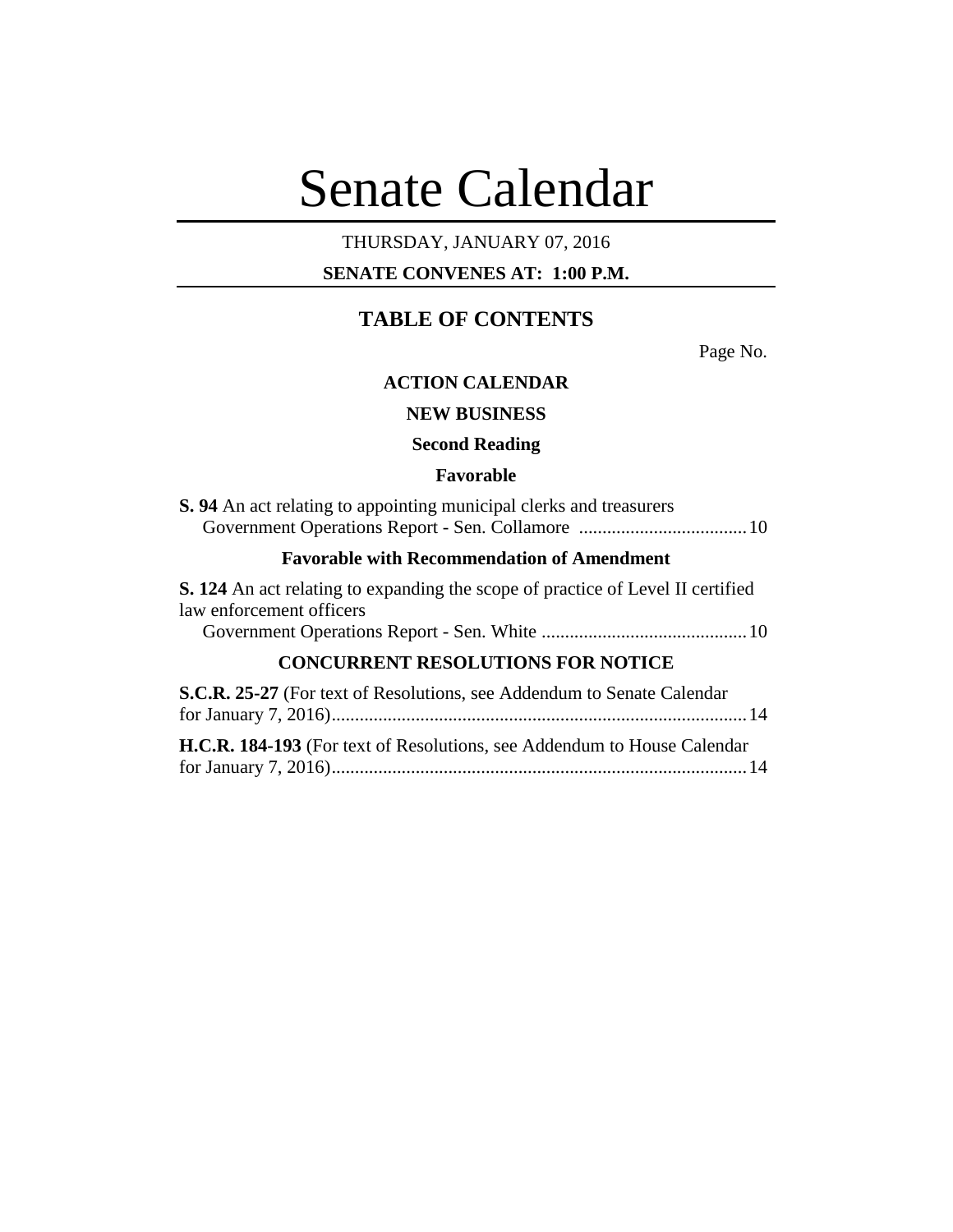#### **ORDERS OF THE DAY**

## **ACTION CALENDAR**

#### **NEW BUSINESS**

#### **Second Reading**

#### **Favorable**

#### **S. 94.**

An act relating to appointing municipal clerks and treasurers.

**Reported favorably by Senator Collamore for the Committee on Government Operations.**

(Committee vote: 5-0-0)

#### **Favorable with Recommendation of Amendment**

#### **S. 124.**

An act relating to expanding the scope of practice of Level II certified law enforcement officers.

# **Reported favorably with recommendation of amendment by Senator White for the Committee on Government Operations.**

The Committee recommends that the bill be amended by striking out all after the enacting clause and inserting in lieu thereof the following:

Sec. 1. 20 V.S.A. § 2358(b)(1) and (2), as amended by 2014 Acts and Resolves No. 141, Sec. 5, are amended to read:

(1) Level I certification.

(A) An applicant for certification as a Level I law enforcement officer shall first complete an off-site training program prior to entering and completing Level I basic training. Level I basic training shall include training to react to the circumstances described in subdivision (B) of this subdivision  $(1)$ .

(B)(i) The scope of practice of a Level I law enforcement officer shall be limited to security, transport, vehicle escorts, and traffic control, as those terms are defined by the Council by rule, except that a Level I officer may react in the following circumstances if the officer determines that it is necessary to do any of the following:

(I) protect an individual in the presence of the officer from the imminent infliction of serious bodily injury;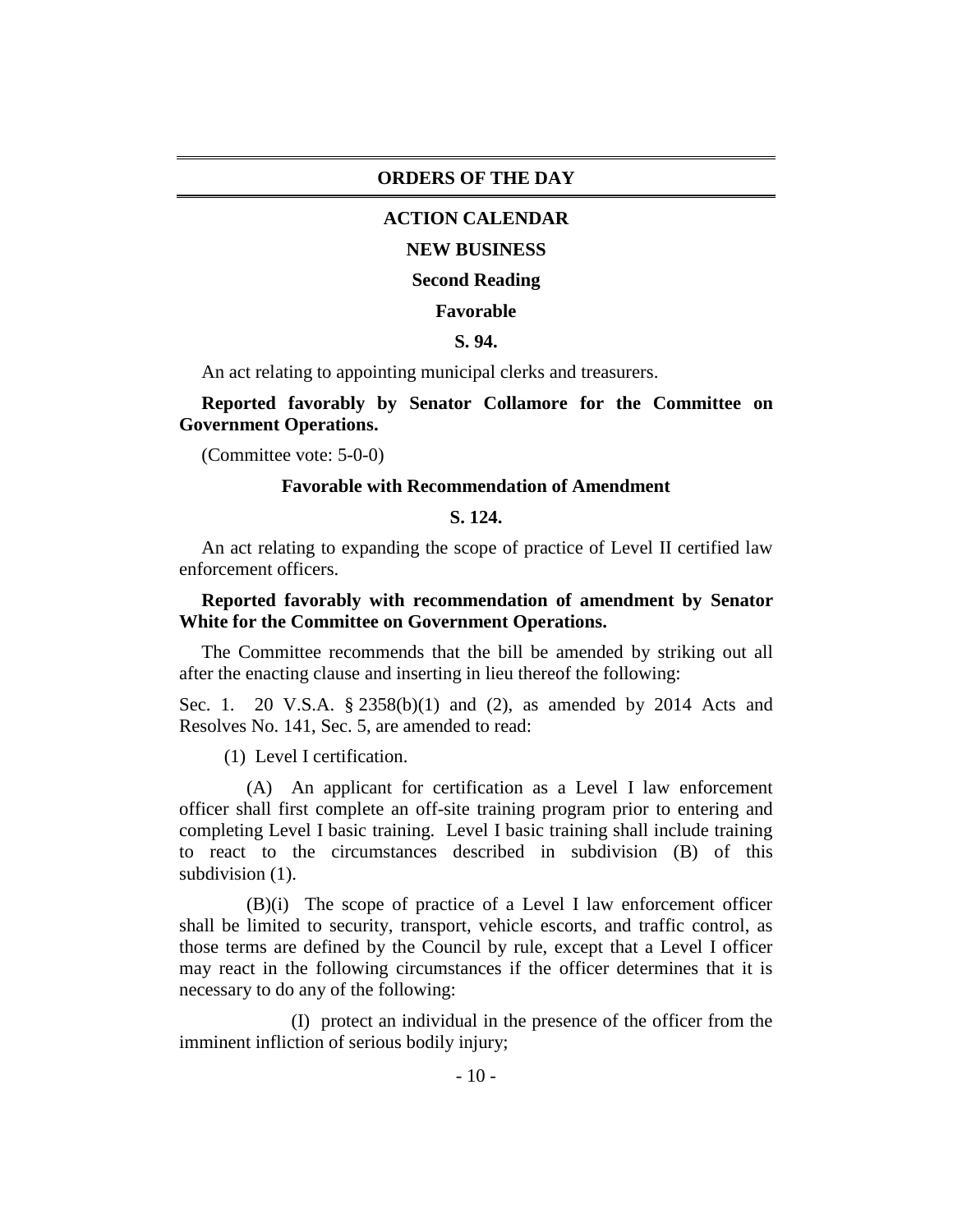(II) provide immediate assistance to an individual who has suffered or is threatened with serious bodily injury;

(III) detain or arrest an individual whom who the officer reasonably believes has committed a crime in the presence of the officer; or

(IV) detain or arrest an individual whom who the officer reasonably believes has committed a felony under Vermont law.

(ii) If a Level I officer reacts to any of the circumstances described in subdivision (i) of this subdivision (B), he or she shall call upon an officer certified to respond and assume law enforcement authority over the incident.

(2) Level II certification.

(A) An applicant for certification as a Level II law enforcement officer shall first complete Level II basic training and may then become certified in a specialized practice area as set forth in subdivision (B)(ii) of this subdivision (2). Level II basic training shall include training to respond to calls regarding alleged crimes in progress and to react to the circumstances described in subdivision (B)(iii) of this subdivision (2).

(B)(i) Except as provided in subdivisions (ii) and (iii) of this subdivision (B), the scope of practice of a Level II law enforcement officer shall be limited to investigating the following matters:

(I) 7 V.S.A. § 658 (sale or furnishing to minors; enabling consumption by minors);

(II) 13 V.S.A. chapter 7 (advertisements);

(II) (III) 13 V.S.A. chapter 8 (humane and proper treatment of animals);

(IV) 13 V.S.A. §§ 505 (fourth degree arson), 508 (setting fires), and 509 (attempts);

 $(HH) (V)$  13 V.S.A. chapter 19, subchapter 1 (riots);

(IV) (VI) 13 V.S.A. §§ 1022 (noise in the nighttime), 1023 (simple assault), 1025 (recklessly endangering another person), 1026 (disorderly conduct), and 1027 (disturbing peace by use of telephone or other electronic communications), 1030 (violation of an abuse prevention order, an order against stalking or sexual assault, or a protective order concerning contact with a child), 1031 (interference with access to emergency services), 1042 (domestic assault), and 1062 (stalking);

(V) (VII) 13 V.S.A. chapter 35 (escape);

(VI) (VIII) 13 V.S.A. chapter 41 (false alarms and reports);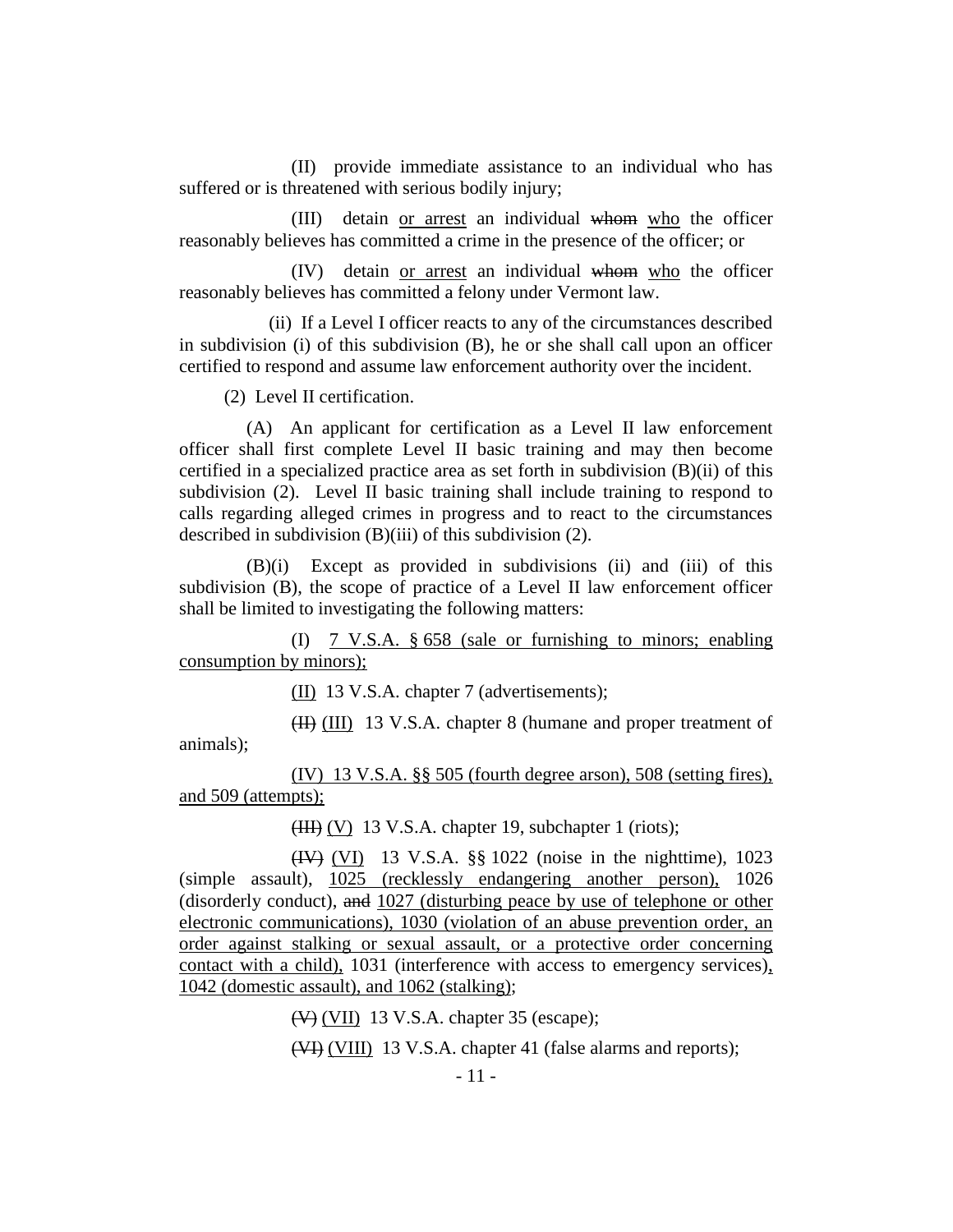$(WII)$   $(IX)$  13 V.S.A. chapter 45 (flags and ensigns);

 $(\overline{\text{VHH}})$  (X) 13 V.S.A. chapter 47 (frauds);

(IX) (XI) 13 V.S.A. chapter 49 (fraud in commercial transactions);

(X) (XII) 13 V.S.A. chapter 51 (gambling and lotteries);

(XI) (XIII) 13 V.S.A. chapter 57 (larceny and embezzlement), except for subchapter 2 (embezzlement);

(XII) (XIV) 13 V.S.A. chapter 67 (public justice and public officers);

 $(XIII) (XV)$  13 V.S.A. chapter 69 (railroads);

(XIV) (XVI) 13 V.S.A. chapter 77 (trees and plants);

(XV) (XVII) 13 V.S.A. chapter 81 (trespass and malicious injuries to property);

(XVI) (XVIII) 13 V.S.A. chapter 83 (vagrants);

(XVII) (XIX) 13 V.S.A. chapter 85 (weapons);

(XVIII) (XX) 18 V.S.A. § 4230(a) (marijuana possession)

 $(XXI)$  18 V.S.A. § 4231(a) (cocaine possession);

(XXII) 18 V.S.A. § 4232(a) (LSD possession);

 $(XXIII)$  18 V.S.A. § 4233(a) (heroin possession);

(XXIV) 18 V.S.A. § 4234(a) (depressant, stimulant, or narcotic drug possession);

(XXV) 18 V.S.A. § 4234a(a) (methamphetamine possession);

(XXVI) 18 V.S.A. § 4235(b) (hallucinogenic drug possession);

 $(XXVII)$  18 V.S.A. § 4235a(a) (ecstasy possession);

(XXVIII) 18 V.S.A. § 4476 (drug paraphernalia offenses);

 $(XXIX)$  21 V.S.A. § 692 $(c)(2)$  (criminal violation of stop-work

order);

(XXX) any misdemeanor set forth in Title 23 of the Vermont Statutes Annotated, except for 23 V.S.A. chapter 13, subchapter 13 (drunken driving);

(XXXI) any motor vehicle accident that includes property damage and injuries, as permitted by the Council by rule;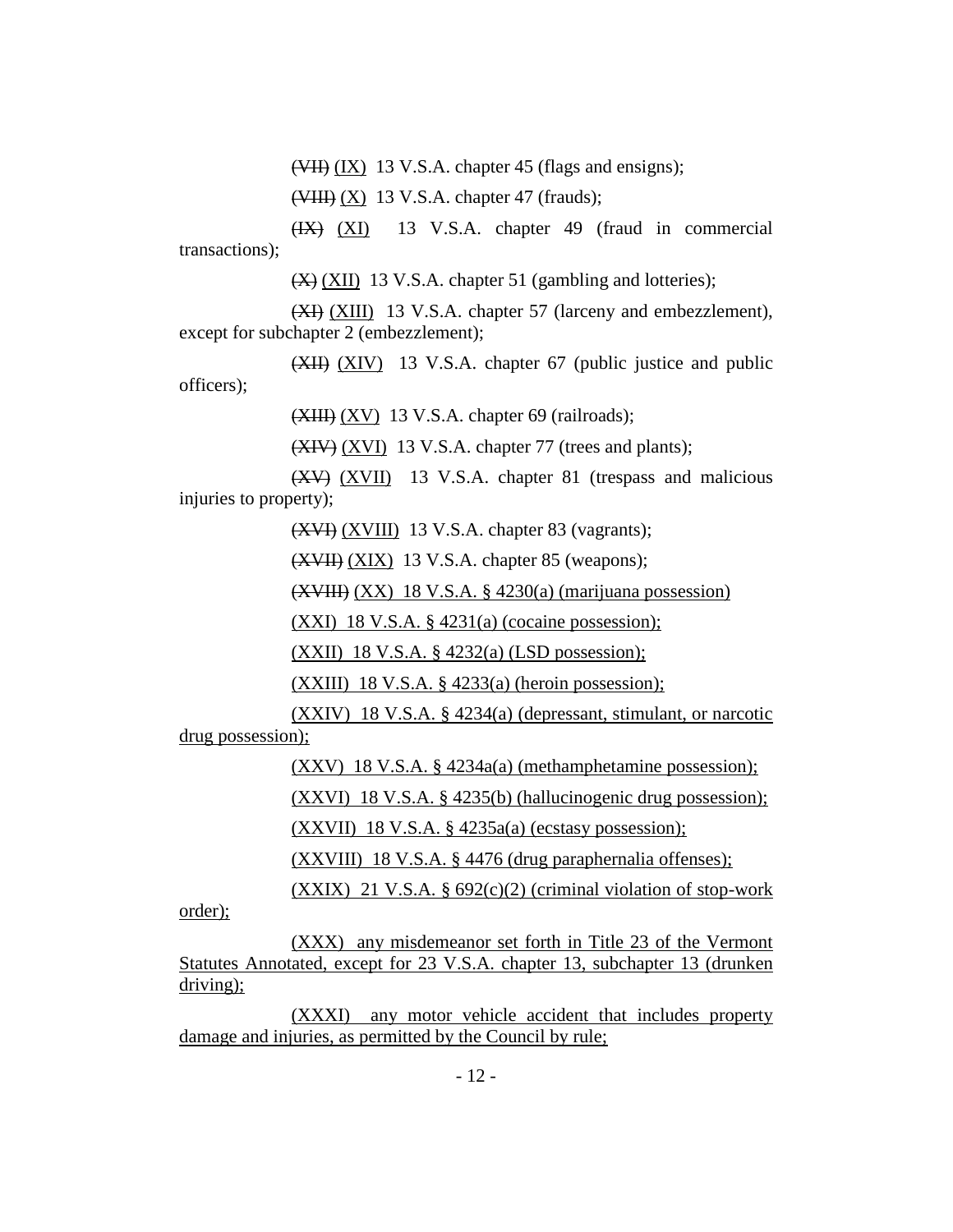(XXXII) any matter within the jurisdiction of the Judicial Bureau as set forth in 4 V.S.A. § 1102;

(XIX) (XXXIII) municipal ordinance violations;

(XX) (XXXIV) any matter within the jurisdiction of a game warden or deputy game warden as set forth in 10 V.S.A. chapter 103, subchapter 4 (game wardens); and

(XXI) (XXXV) any matter within the scope of practice of a Level I law enforcement officer.

(ii) In addition to the scope of practice permitted under subdivision (i) of this subdivision (B), a Level II law enforcement officer may also practice in additional areas approved in writing by the Council based on a special certification or training approved by the Council pursuant to rules adopted by the Council.

(iii) Notwithstanding the limitations set forth in subdivisions (i) and (ii) of this subdivision (B), a Level II officer may respond to calls regarding alleged crimes in progress and may react in the following circumstances if the officer determines that it is necessary to do any of the following:

(I) protect an individual in the presence of the officer from the imminent infliction of serious bodily injury;

(II) provide immediate assistance to an individual who has suffered or is threatened with serious bodily injury;

(III) detain or arrest an individual whom who the officer reasonably believes has committed a crime in the presence of the officer; or

(IV) detain or arrest an individual whom who the officer reasonably believes has committed a felony under Vermont law.

(iv) If a Level II officer responds to calls regarding alleged crimes in progress or reacts to any of the circumstances described in subdivision (iii) of this subdivision (B) and that response or reaction is outside the scope of his or her scope of practice, he or she shall call upon an officer certified to respond and assume law enforcement authority over the incident.

Sec. 2. EFFECTIVE DATE

This act shall take effect on July 1, 2015.

And that after passage the title of the bill be amended to read:

An act relating to the scopes of practice of Level I and Level II certified law enforcement officers.

(Committee vote: 5-0-0)